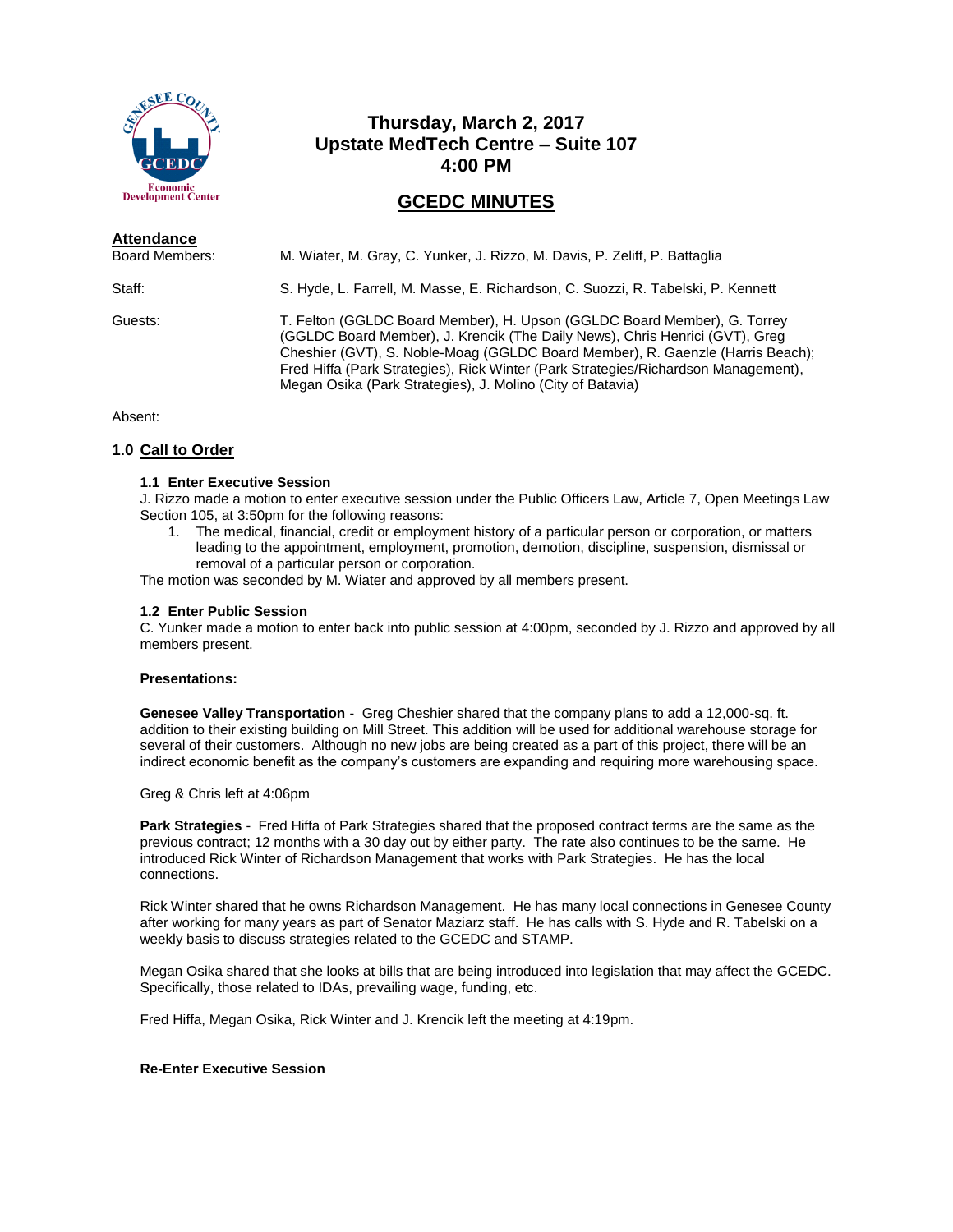J. Rizzo made a motion to re-enter executive session under the Public Officers Law, Article 7, Open Meetings Law Section 105, at 4:19pm for the following reasons:

1. The medical, financial, credit or employment history of a particular person or corporation, or matters leading to the appointment, employment, promotion, demotion, discipline, suspension, dismissal or removal of a particular person or corporation.

The motion was seconded by M. Wiater and approved by all members present.

Jason Molino left the meeting at 4:45pm.

## **Re-Enter Public Session**

M. Gray made a motion to re-enter back into public session at 5:28pm, seconded by J. Rizzo and approved by all members present.

# **2.0 Chairman's Report & Activities**

- **2.1 Upcoming Meetings –** P. Battaglia reviewed the upcoming meeting dates with the Board. **Next Scheduled Board Meeting: Thursday, March 30th at 4:00pm** GCEDC Annual Meeting: Friday, March 23<sup>rd</sup> at 12:00pm STAMP Committee Meeting: Thursday, March 23<sup>rd</sup> at 8:00am Audit & Finance Committee Meeting: Thursday, March 30<sup>th</sup> at 3:00pm
- **2.2 Agenda Additions / Deletions / Other Business** Nothing at this time.

## **2.3 Minutes: January 19, 2017 & February 2, 2017 –**

**P. Zeliff made a motion to approve the January 19, 2017 & February 2, 2017 meeting minutes as presented; the motion was seconded by M. Wiater. Roll call resulted as follows:**

| P. Battaglia - | Yes | C. Yunker - | Yes |
|----------------|-----|-------------|-----|
| M. Wiater -    | Yes | P. Zeliff - | Yes |
| M. Davis -     | Yes | M. Gray -   | Yes |
| J. Rizzo -     | Yes |             |     |

**The item was approved as presented.**

#### **3.0 Report of Management**

**3.1 Genesee Valley Transportation – Initial Resolution No. 03/2017-01 –** C. Suozzi shared that the company built a 25,000-sq. ft. cross dock facility in 2010 and the GCEDC supported the project. Genesee and Mohawk Valley Railroad (GMVR) is a third-party logistics provider. They assist local growing companies with increasing warehouse space needs. Local companies can outsource warehouse space and services and have a positive impact on their business by moving from fixed cost to variable cost. This provides a win-win solution for a growing local company and GMVR. Genesee Valley Transportation is looking to expand this facility due to increase in demand from local customers and is planning to add 12,160 sq. ft. for a total of 37,160 sq. ft.

The company is seeking assistance from the GCEDC with a sales tax exemption valued at approx. \$42,912 and a property tax exemption, based on the incremental increase in assessed value, valued at approx. \$99,226. The company is planning to invest approx. \$1,011,000 into this project.

C. Suozzi asked the Board to approval Resolution No. 03/2017-01; to accept the application and set a public hearing.

# Resolution No. 03/2017-01

RESOLUTION OF THE GENESEE COUNTY INDUSTRIAL DEVELOPMENT AGENCY D/B/A GENESEE COUNTY ECONOMIC DEVELOPMENT CENTER (THE "AGENCY") (i) ACCEPTING THE APPLICATION OF GENESEE & MOHAWK VALLEY RAILROAD CO., INC. WITH RESPECT TO A CERTAIN PROJECT, (ii) AUTHORIZING A PUBLIC HEARING WITH RESPECT TO THE PROJECT, AND (iii) DESCRIBING THE FORMS OF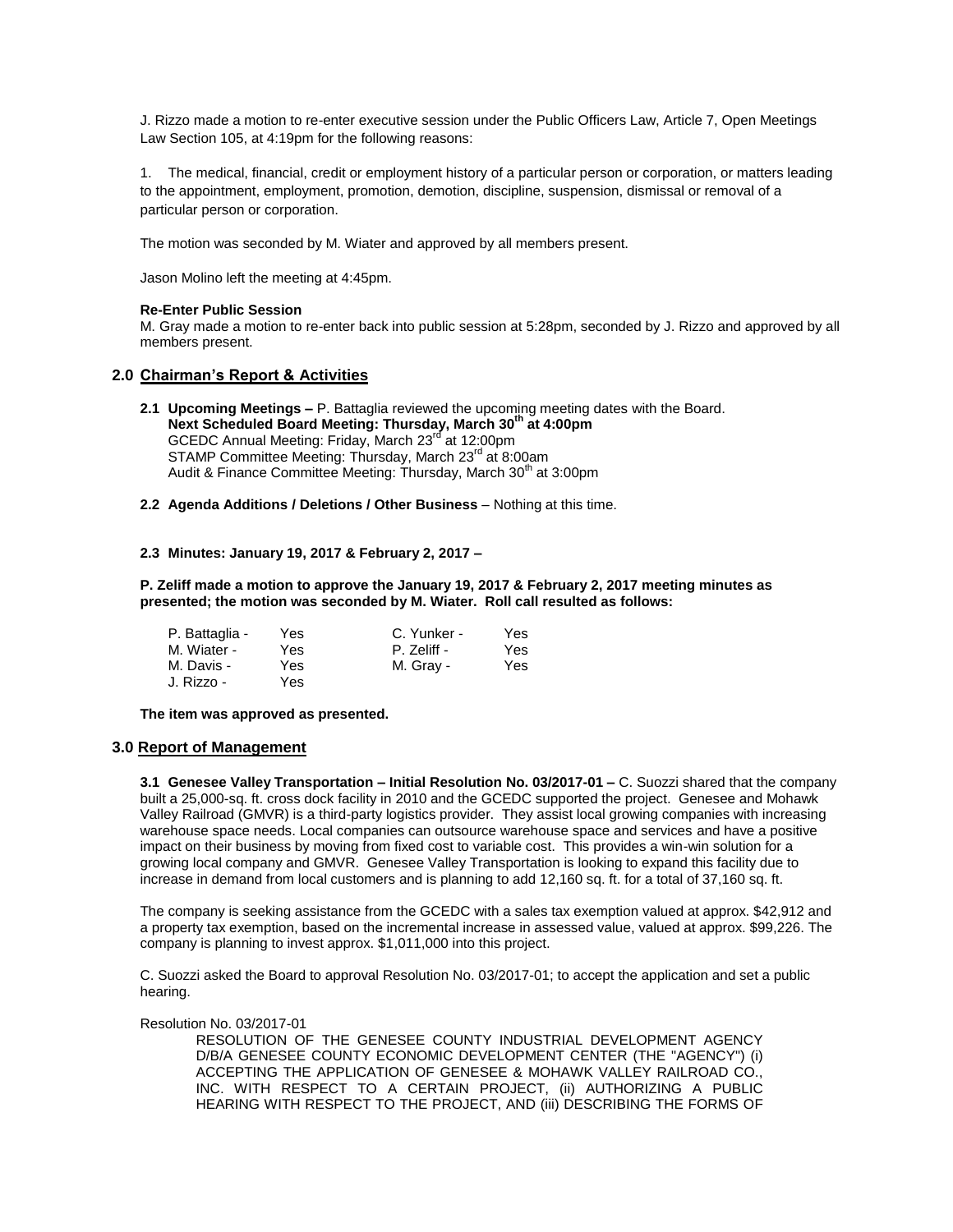## FINANCIAL ASSISTANCE BEING CONTEMPLATED BY THE AGENCY WITH RESPECT TO THE PROJECT

#### **J. Rizzo made a motion to approve the Genesee Valley Transportation – Initial Resolution No. 03/2017-01; the motion was seconded by M. Wiater. Roll call resulted as follows:**

| P. Battaglia - | Yes | C. Yunker - | Yes |
|----------------|-----|-------------|-----|
| M. Wiater -    | Yes | P. Zeliff - | Yes |
| M. Davis -     | Yes | M. Gray -   | Yes |
| J. Rizzo -     | Yes |             |     |

#### **The item was approved as presented.**

**3.2 CLP Darien Lake, LLC PILOTs Transfer – Resolution No. 03/2017-02 –** M. Masse shared in connection with the purchase of the direct and/or indirect equity interests of CLP Darien Lake, LLC, they are requesting that all existing PILOTs that the GCEDC has approved for prior projects be transferred to the purchaser.

M. Masse asked the Board to approve Resolution No. 03/2017-02; authorizing the assignment of existing PILOTs to the purchaser and authorizing the execution and delivery of any necessary and related documents.

#### Resolution No. 03/2017-02

RESOLUTION OF THE GENESEE COUNTY INDUSTRIAL DEVELOPMENT AGENCY D/B/A GENESEE COUNTY ECONOMIC DEVELOPMENT CENTER (THE "AGENCY") (i) AUTHORIZING THE ACQUISITION BY A PURCHASER OR ITS AFFILIATES OF 100% OF THE DIRECT AND/OR INDIRECT EQUITY INTERESTS OF CLP DARIEN LAKE, LLC, (ii) AUTHORIZING THE ASSIGNMENT TO THE PURCHASER OF THE RIGHTS, TITLE AND INTERESTS OF CLP DARIEN LAKE, LLC IN AND TO CERTAIN LEASE AGREEMENTS, LEASEBACK AGREEMENTS AND PILOT AGREEMENTS, AND (iii) AUTHORIZING THE EXECUTION AND DELIVERY BY THE AGENCY OF A CERTAIN CONSENT AND ESTOPPEL CERTIFICATE, ASSIGNMENT, AND RELATED DOCUMENTS

**M. Davis made a motion to approve the CLP Darien Lake, LLC PILOTs Transfer – Resolution No 03/2017- 02; the motion was seconded by J. Rizzo. Roll call resulted as follows:**

| P. Battaglia - | Yes | C. Yunker - | Yes |
|----------------|-----|-------------|-----|
| M. Wiater -    | Yes | P. Zeliff - | Yes |
| M. Davis -     | Yes | M. Gray -   | Yes |
| J. Rizzo -     | Yes |             |     |

#### **The item was approved as presented.**

#### **4.0 Audit & Finance Committee – M. Gray**

**4.1 Dedication of Gateway I Parcel to the Town of Batavia (Storm Water Pond) –** M. Gray shared that the GCEDC would like to dedicate parcel 8.-1-65 located in the Gateway I Corporate Park to the Town of Batavia. This parcel consists of 4.40 acres and is storm water pond for the roadway. This was recommended by the Audit & Finance Committee.

**M. Gray made a motion to approve the Dedication of Gateway I Parcel to the Town of Batavia (Storm Water Pond); the motion was seconded by P. Zeliff. Roll call resulted as follows:**

| P. Battaglia - | Yes | C. Yunker - | Yes |
|----------------|-----|-------------|-----|
| M. Wiater -    | Yes | P. Zeliff - | Yes |
| M. Davis -     | Yes | M. Gray -   | Yes |
| J. Rizzo -     | Yes |             |     |

#### **The item was approved as presented.**

**4.2 Park Strategies – Lobbying Services Contract Renewal –** R. Tabelski shared that the GCEDC government relations contract with Fred HIffa and Megan Osika from Park Strategies (Albany), that provides support from Rick Winter or Richardson Management Group (Buffalo), expires on March 31, 2017.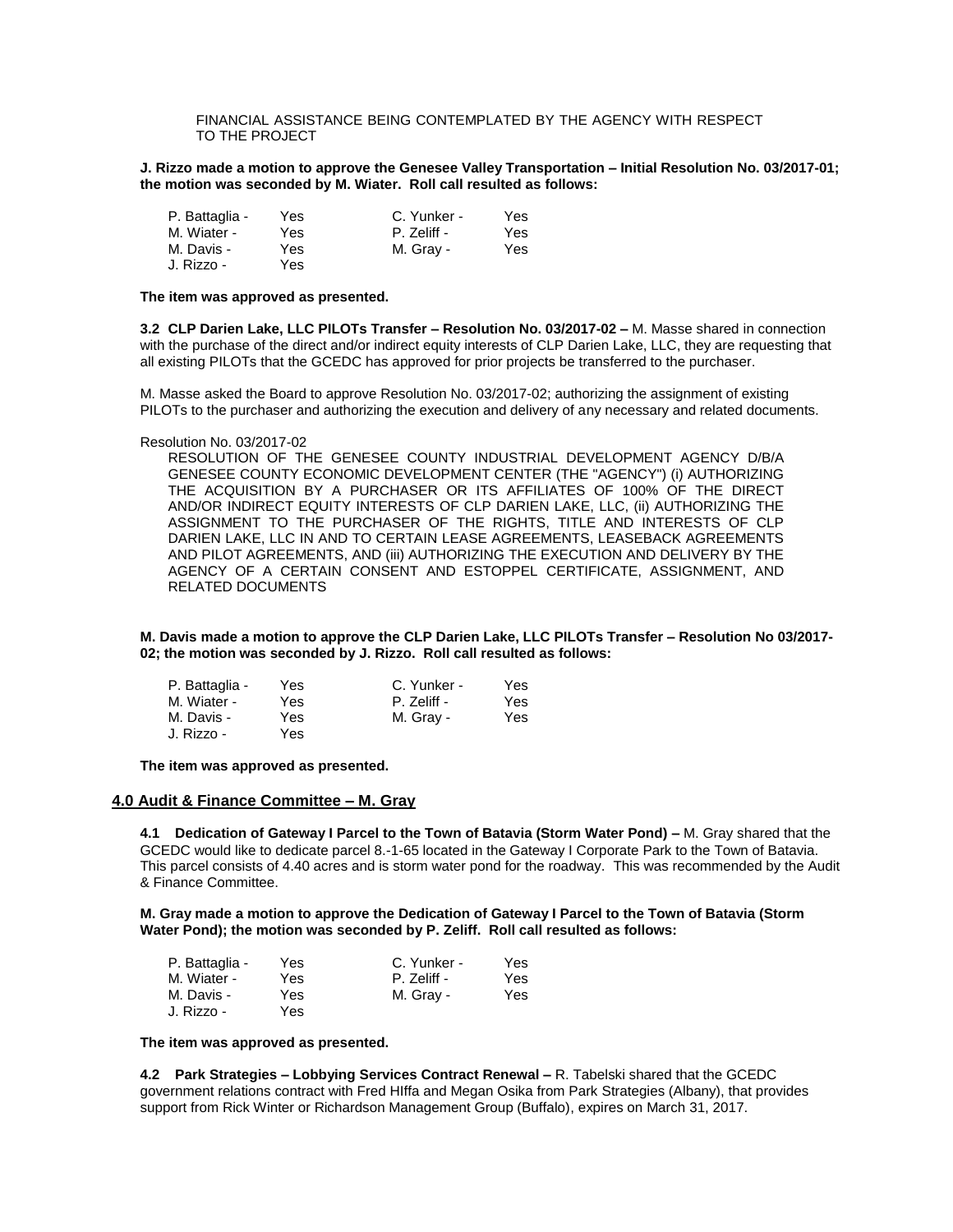Park Strategies lobbying services have been effective in helping to advance the mission of the WNY STAMP site, as well as, assisting the agency find funding opportunities for site infrastructure. Park Strategies works directly with the GCEDC to formulate strategies that maximize our efforts to build-out WNY STAMP and to attract major investment to the site. Park Strategies also ensures that the WNY STAMP project remains top of the mind with New York State Legislators, as well as, with our Federal representatives in the US Congress, and the US Senate. Other services provided by Park Strategies include advocacy on behalf of the GCEDC, research and reporting on bill status, and weekly conference calls with staff.

R. Tabelski asked the Board to approve the contract not to exceed \$51,000. This has been accounted for in the 2017 budget.

**M. Gray made a motion to approve the Park Strategies – Lobbying Services Contract Renewal; the motion was seconded by J. Rizzo. Roll call resulted as follows:**

| P. Battaglia - | Yes | C. Yunker - | Yes |
|----------------|-----|-------------|-----|
| M. Wiater -    | Yes | P. Zeliff - | Yes |
| M. Davis -     | Yes | M. Gray -   | Yes |
| J. Rizzo -     | Yes |             |     |

**The item was approved as presented.**

# **5.0 Governance & Nominating Committee – J. Rizzo**

**5.1 Mission Statement & Measurement Report –** J. Rizzo shared that the Authority's Board must annually review the authority's mission statement and performance results to ensure that its mission has not changed and that the authority's performance goals continue to support its mission. The 2017 organizational goals have already been reviewed with the Board. This report will be submitted to the ABO. This has been recommended by the Governance & Nominating Committee.

**J. Rizzo made a motion to approve the Mission Statement & Measurement Report as presented; the motion was seconded by M. Wiater. Roll call resulted as follows:**

| P. Battaglia - | Yes | C. Yunker - | Yes. |
|----------------|-----|-------------|------|
| M. Wiater -    | Yes | P. Zeliff - | Yes  |
| M. Davis -     | Yes | M. Gray -   | Yes  |
| J. Rizzo -     | Yes |             |      |

#### **The item was approved as presented.**

**5.2 Authority Self-Evaluation of Prior Year Performance –** J. Rizzo shared that Public Authorities are required to perform a self-evaluation of prior year's goals/measurements annually. These have previously been reviewed by the Board and are formalized here. This report will be submitted to the ABO. This has been recommended by the Governance & Nominating Committee.

**J. Rizzo made a motion to approve the Authority Self-Evaluation of Prior Years' Performance as presented; the motion was seconded by M. Wiater. Roll call resulted as follows:**

| P. Battaglia - | Yes | C. Yunker - | Yes  |
|----------------|-----|-------------|------|
| M. Wiater -    | Yes | P. Zeliff - | Yes. |
| M. Davis -     | Yes | M. Gray -   | Yes. |
| J. Rizzo -     | Yes |             |      |

**The item was approved as presented.**

## **6.0 STAMP Committee – P. Zeliff**

**6.1 Park Branding Information for Signage –** P. Zeliff shared that the GCEDC is currently looking at putting up a main entrance sign at the STAMP site along the new access road that will be constructed this summer.